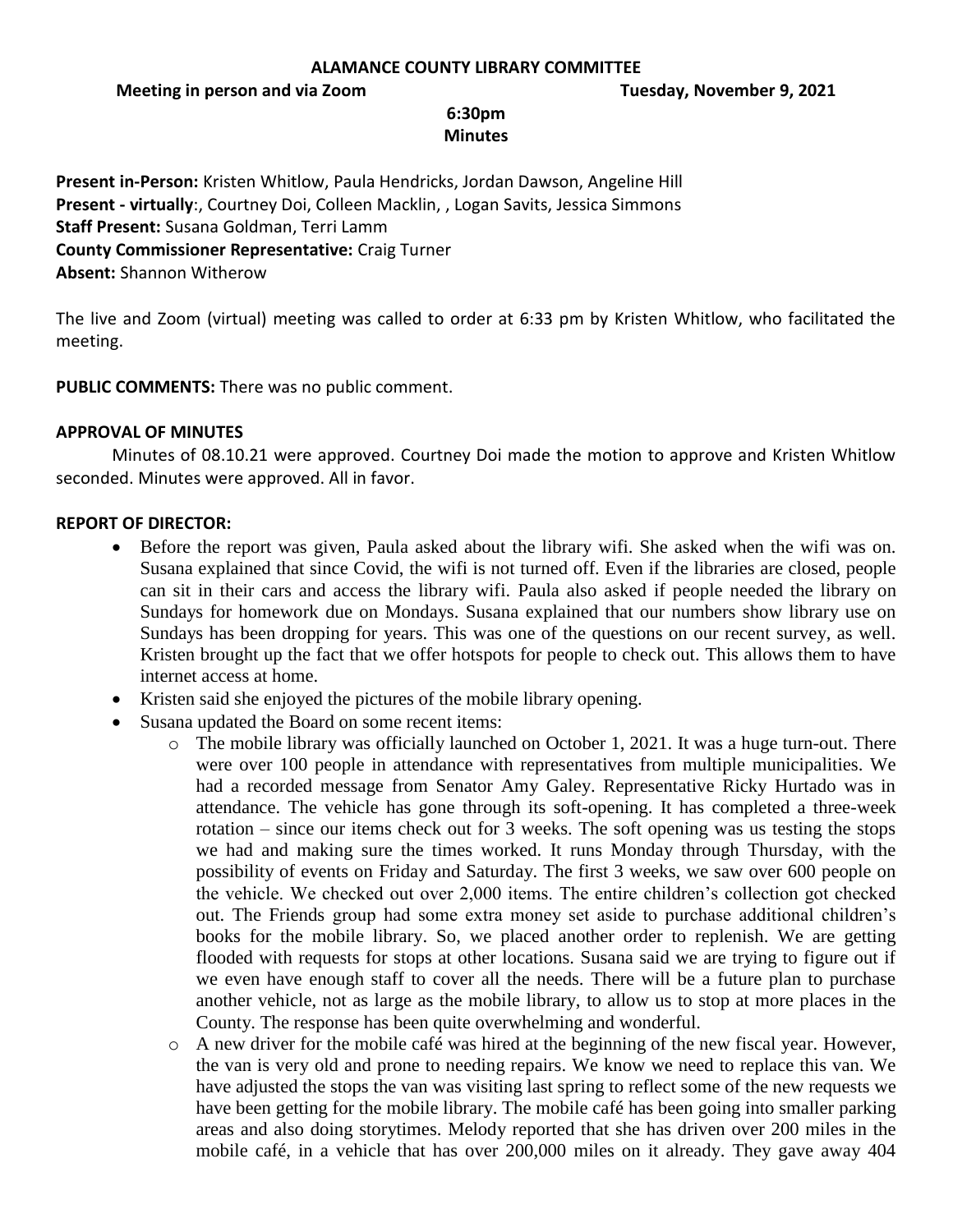books. They had 482 interactions with people, over a course of 90 hours. We have the plan ready to work on replacing the mobile café van. The plan includes upfitting the van to be able to take carts of library books on it. That would enable patrons to check out library books from the van. Staff would also be able to create library cards at these stops. The upfitting of the van can be done by adding an E-track system. This allows carts to be locked in place within the vehicle. It will also have the wifi capabilities, like the one now. The new mobile café will also have honor books for patrons, like the current one. There are funding opportunities to replace the mobile café van this year. Our first funding hope is to use ARP money for this project. Susana calculated it would take around \$45,000 to get a new van and upfit it for the e-track system, ramp, wifi and an exterior wrap. The County Commissioners are working hard to gather all the projects could be paid for with ARP money. Susana said we hope the Commissioners will approve the purchase of a new van using ARP money. If that falls through, we have another option. That option is a yearly trust the library receives. It would not pay for everything, but a majority of the purchase. If we have to go with this option, we would probably purchase a used vehicle. Courtney asked if there was anyone the board members could write to ask for this ARP money. Susana said there is a public meeting tomorrow night with the County Commissioners where they are hearing various departments and what they would spend the ARP money on, if they are awarded any. Anyone speaking would have to sign up through the County website. It will be at 6:00pm at the historic County Courthouse. Mr. Turner said he has come up with a process by which the commissioners could determine who gets the money and how much. This process has not been adopted yet. But, he is hopeful. This will probably not be the only public hearing regarding this money. ARP money will not have to be spent immediately. Municipalities have until 2024 to spend all the money.

- o The permanent library hours change was approved by the County Commissioners at the second October meeting (October 18). This went into effect on November 1. From the time of the last Library Board meeting until the hours were implemented, the library had a survey out. This survey asked the community to give their feed-back/opinion on the hours. Over 70% of the respondents approved the hours. The new hours are very much appreciated by staff. It has allowed for staff to get more programming done while in the buildings during the week.
- o We are in the process of getting the remote locker unit implemented. There were more hurdles to get over than previously realized. We were awarded the grant in June. It is a July through June grant that is paying for it. Because Graham is an historic site, we had to get the installment of the lockers approved. The Historic Resources Commission at the City of Graham did approve the locker installment. We are moving forward with the next steps in getting an electrician to run power to the lockers and getting a construction crew to pour a cement slab for the lockers to sit on. Both of these items are within the budgeted amount. We hope to have the lockers in our possession by January – barring any supply chain delays. If that timeline is correct, patrons should be able to use the lockers within a month or so. Once the lockers are installed, staff will have a short training period to get used to them. The way the lockers work will be: a patron would request materials; they would select from the dropdown menu where they want to pick them up (remote locker, or something similar), the patron would then be notified when the materials have been loaded into the lockers and are ready for pick up. Patrons will have 3 days to pick up their materials, which is the same amount of time that patrons have to pick up items in the libraries. When the patron arrives to pick up their materials, they will scan their library card or put in their number, the locker will pop open and patrons will get their materials and close the locker back. These items will be checked out to the patron.
- Paula asked if any nursing homes were interested in having the mobile library stop there. Susana said that nursing homes are definitely among the 40 stops. Some charter or private schools have also requested a stop. Some of these schools don't have libraries on-site. Various churches and